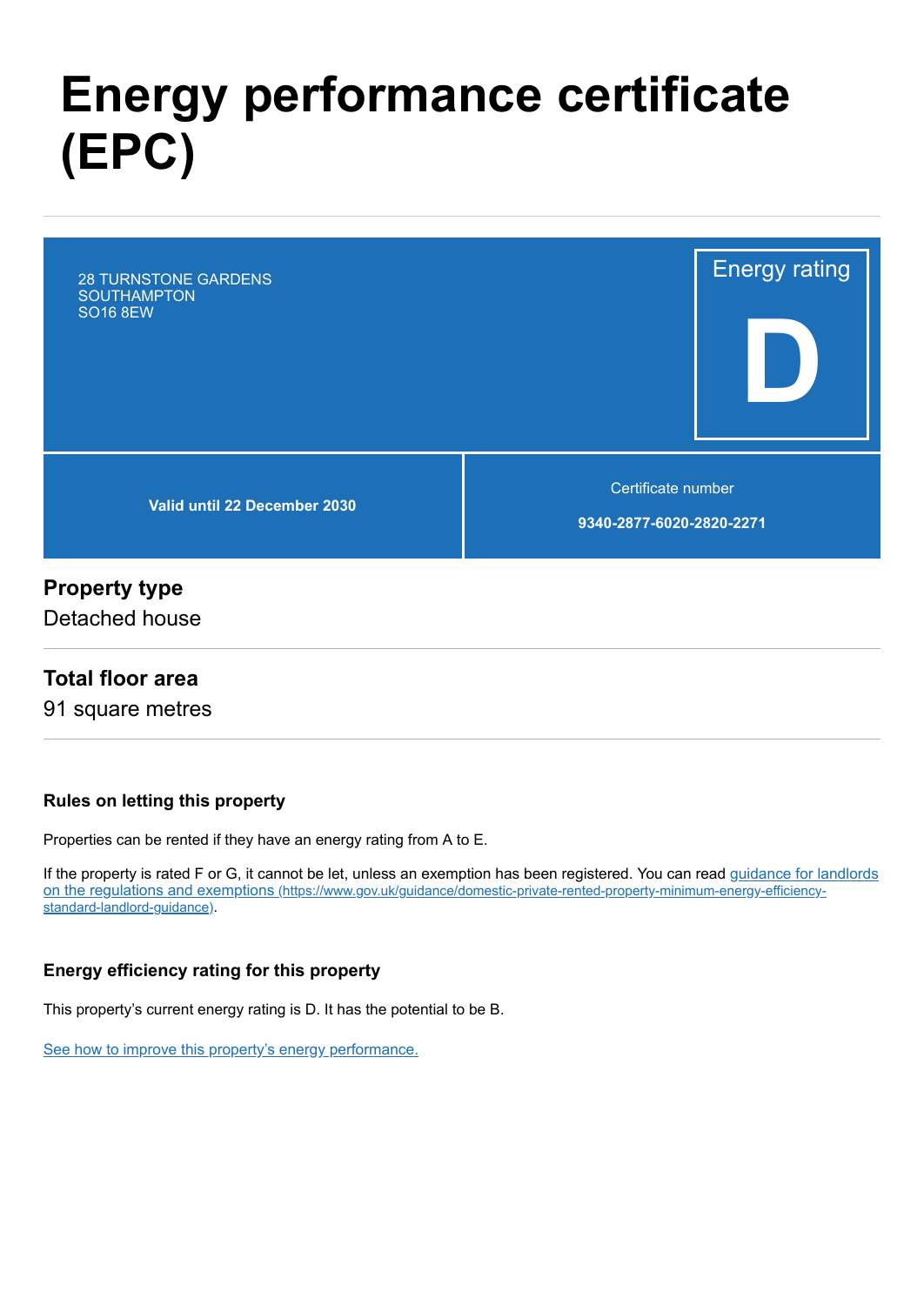| <b>Score</b> | <b>Energy rating</b> | <b>Current</b> | <b>Potential</b> |
|--------------|----------------------|----------------|------------------|
| $92 +$       | <b>A</b>             |                |                  |
| 81-91        | Β                    |                | 83<br>B          |
| 69-80        | $\mathbf C$          |                |                  |
| 55-68        |                      | 64 <br>D       |                  |
| 39-54        | Е                    |                |                  |
| $21 - 38$    | F                    |                |                  |
| $1 - 20$     |                      | G              |                  |

The graph shows this property's current and potential energy efficiency.

Properties are given a rating from A (most efficient) to G (least efficient).

Properties are also given a score. The higher the number the lower your fuel bills are likely to be.

The average energy rating and score for a property in England and Wales are D (60).

#### **Breakdown of property's energy performance**

This section shows the energy performance for features of this property. The assessment does not consider the condition of a feature and how well it is working.

Each feature is assessed as one of the following:

- very good (most efficient)
- good
- average
- poor
- very poor (least efficient)

When the description says 'assumed', it means that the feature could not be inspected and an assumption has been made based on the property's age and type.

| <b>Feature</b> | <b>Description</b>                                  | Rating  |
|----------------|-----------------------------------------------------|---------|
| Wall           | Cavity wall, as built, no insulation (assumed)      | Poor    |
| Wall           | Solid brick, as built, partial insulation (assumed) | Average |
| Roof           | Pitched, 100 mm loft insulation                     | Average |
| Roof           | Flat, limited insulation (assumed)                  | Poor    |
| Window         | Fully double glazed                                 | Good    |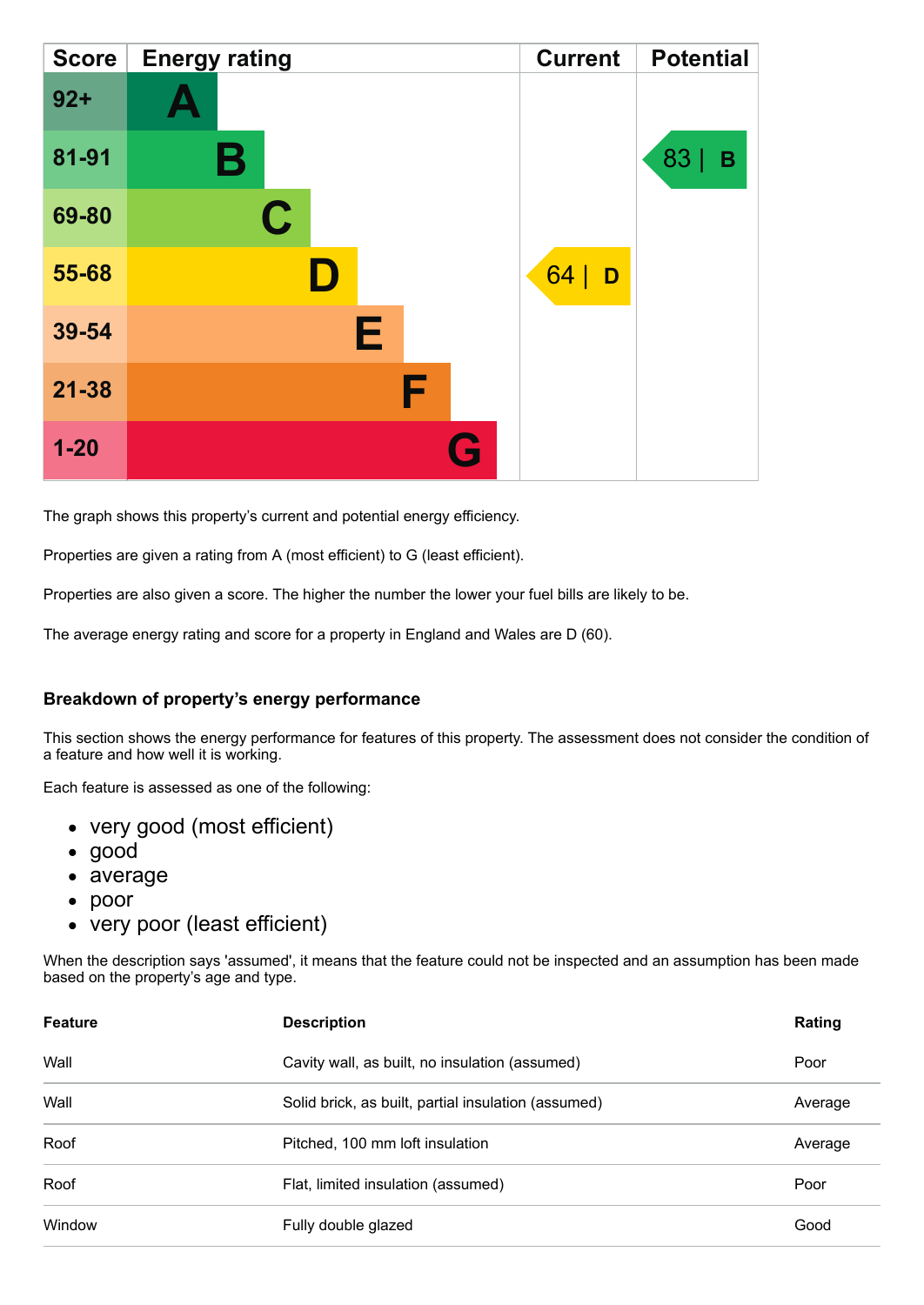| <b>Feature</b>       | <b>Description</b>                          | Rating |
|----------------------|---------------------------------------------|--------|
| Main heating         | Boiler and radiators, mains gas             | Good   |
| Main heating control | Programmer, room thermostat and TRVs        | Good   |
| Hot water            | From main system                            | Good   |
| Lighting             | Low energy lighting in 57% of fixed outlets | Good   |
| Floor                | Solid, no insulation (assumed)              | N/A    |
| Floor                | Suspended, no insulation (assumed)          | N/A    |
| Secondary heating    | None                                        | N/A    |

## **Primary energy use**

The primary energy use for this property per year is 230 kilowatt hours per square metre (kWh/m2).

#### What is primary energy use?

#### **Environmental impact of this property**

One of the biggest contributors to climate change is carbon dioxide (CO2). The energy used for heating, lighting and power in our homes produces over a quarter of the UK's CO2 emissions.

## **An average household produces**

6 tonnes of CO2

#### **This property produces**

## **This property's potential production**

1.5 tonnes of CO2

By making the [recommended changes,](#page-3-0) you could reduce this property's CO2 emissions by 2.2 tonnes per year. This will help to protect the environment.

Environmental impact ratings are based on assumptions about average occupancy and energy use. They may not reflect how energy is consumed by the people living at the property.

3.7 tonnes of CO2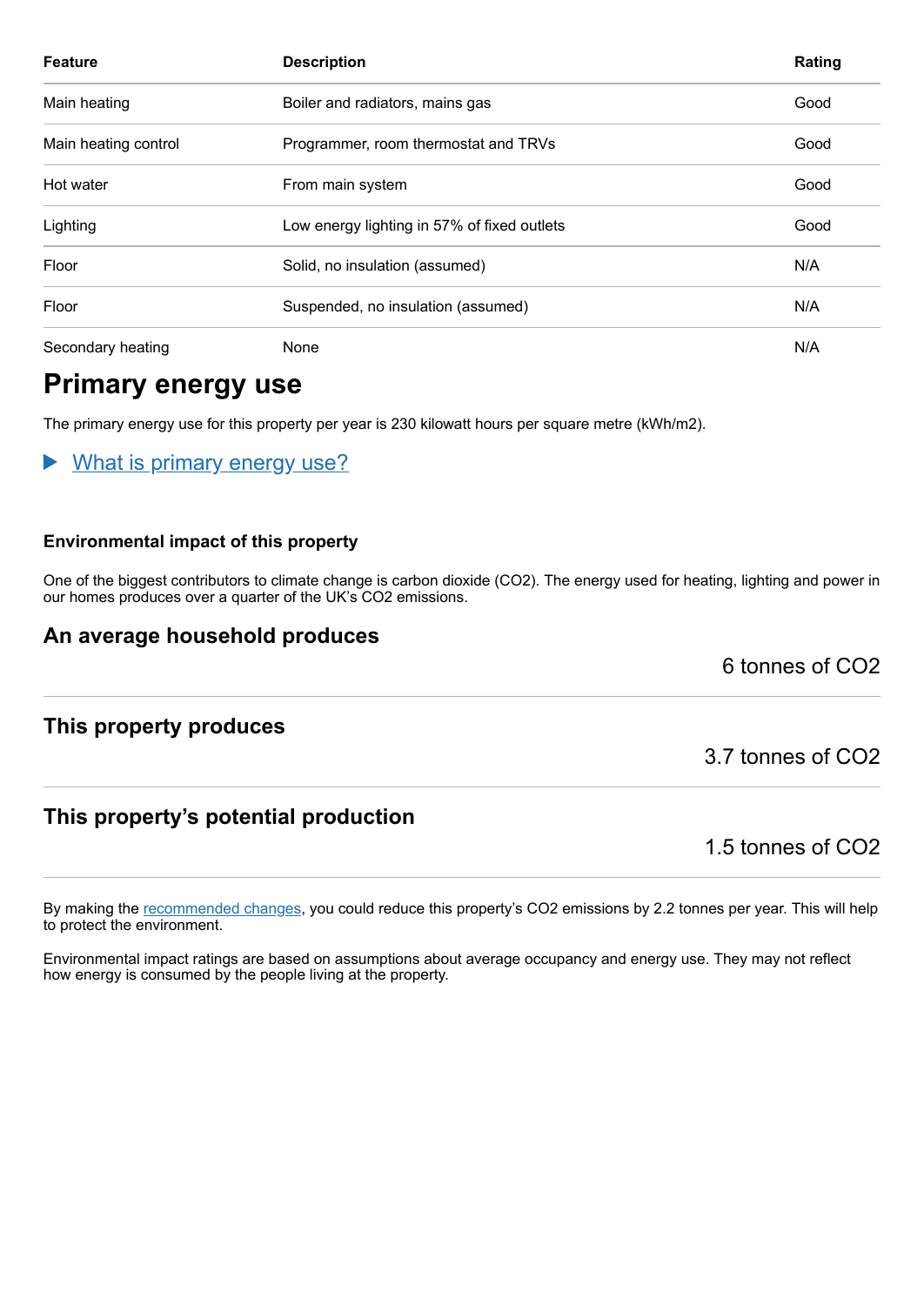#### <span id="page-3-0"></span>**How to improve this property's energy performance**

Making any of the recommended changes will improve this property's energy efficiency.

If you make all of the score from  $D(64)$  to

What is an

# **Recomme**

Cavity wall insulation

#### **Typical instal**

|  |  | Typical yearly saving |
|--|--|-----------------------|
|--|--|-----------------------|

**Potential** ratin

## **Recomme**

Internal or external wall insulation

**Typical installation cost**

| <b>Typical yearly saving</b> |  |
|------------------------------|--|
|                              |  |

## **Potential rating after carrying out recommendations 1 and 2**

# **Recommendation 3: Floor insulation (solid floor)**

Floor insulation (solid floor)

#### **Typical installation cost**

£4,000 - £6,000

£4,000 - £14,000

**Typical yearly saving**

£30

70 | C

| recommended changes, this will improve the property's energy rating and<br>B (83).<br><u>energy rating?</u> | <b>Potential energy</b><br>rating |  |
|-------------------------------------------------------------------------------------------------------------|-----------------------------------|--|
| ndation 1: Cavity wall insulation                                                                           |                                   |  |
| lation cost                                                                                                 | £500 - £1,500                     |  |
| / saving                                                                                                    | £105                              |  |
| ng after carrying out recommendation 1                                                                      |                                   |  |
|                                                                                                             | $69$   C                          |  |
| ndation 2: Internal or external wall insulation                                                             |                                   |  |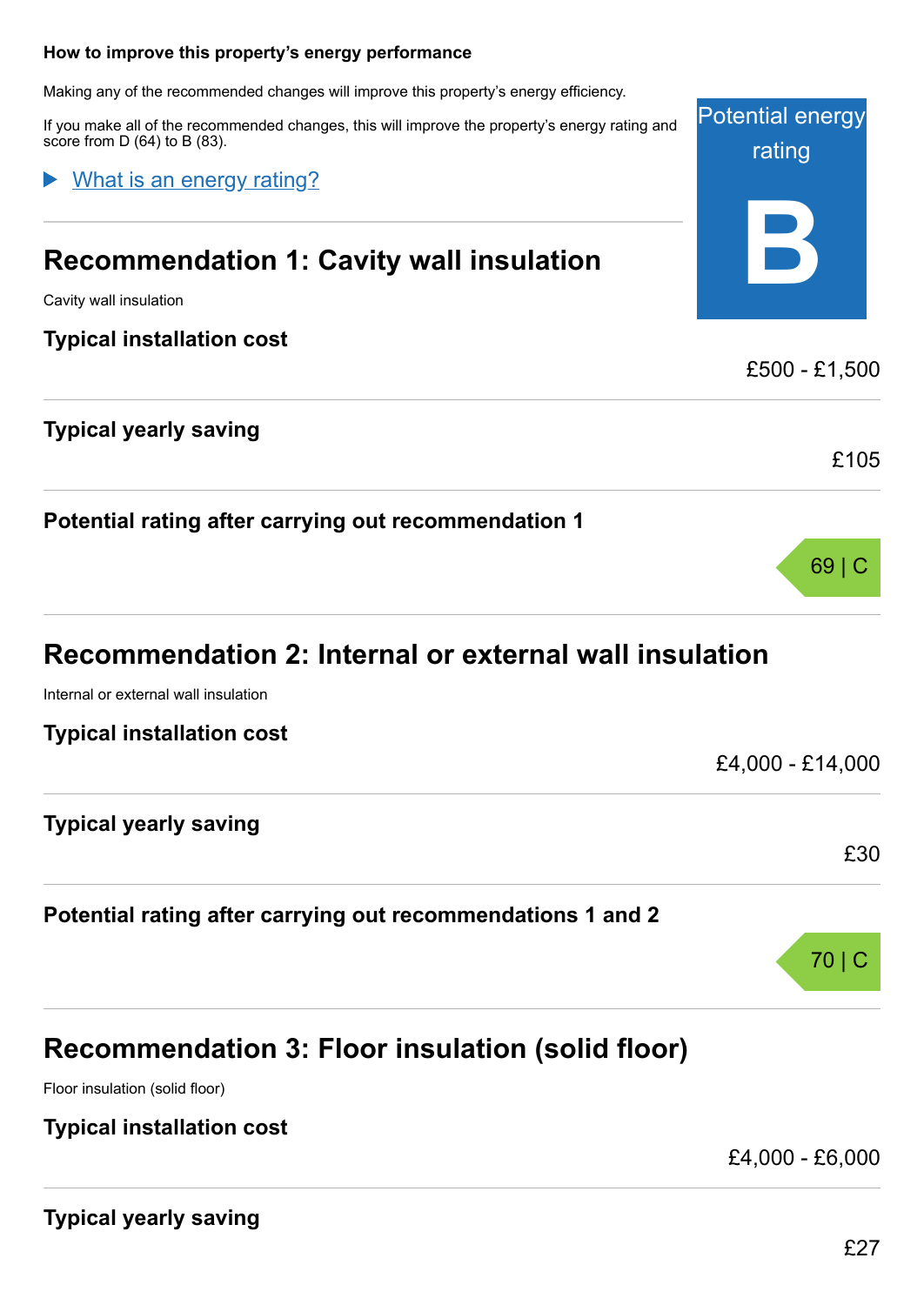|                                                            | 71   C          |
|------------------------------------------------------------|-----------------|
| <b>Recommendation 4: Low energy lighting</b>               |                 |
| Low energy lighting                                        |                 |
| <b>Typical installation cost</b>                           | £30             |
| <b>Typical yearly saving</b>                               |                 |
|                                                            | £27             |
| Potential rating after carrying out recommendations 1 to 4 |                 |
|                                                            | 72 C            |
| <b>Recommendation 5: Solar water heating</b>               |                 |
| Solar water heating                                        |                 |
| <b>Typical installation cost</b>                           |                 |
|                                                            | £4,000 - £6,000 |
| <b>Typical yearly saving</b>                               |                 |
|                                                            | £30             |
| Potential rating after carrying out recommendations 1 to 5 |                 |
|                                                            | 73              |
| Recommendation 6: Solar photovoltaic panels, 2.5 kWp       |                 |
| Solar photovoltaic panels                                  |                 |

**Typical installation cost**

£3,500 - £5,500

# **Typical yearly saving**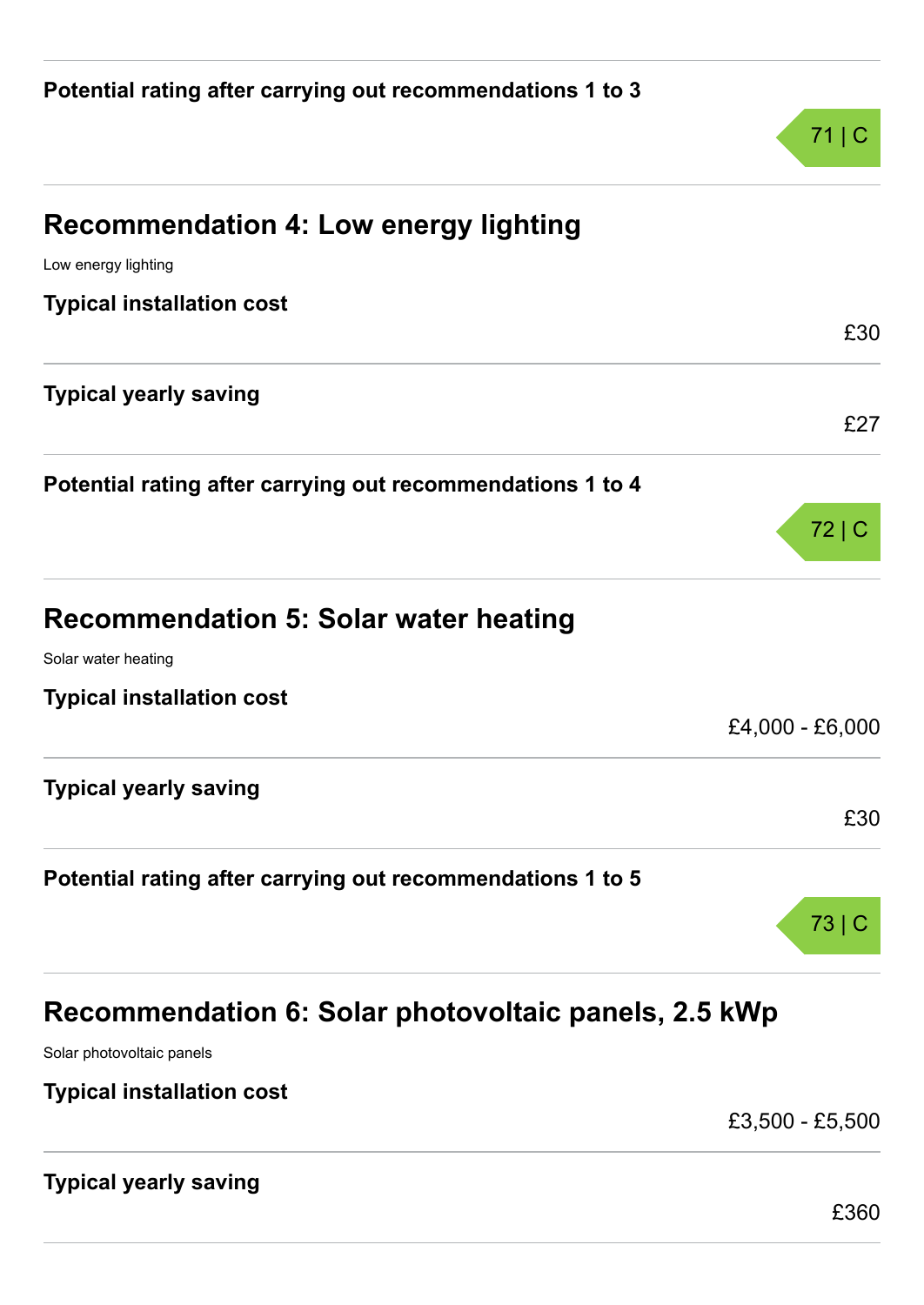# **Paying for energy improvements**

[Find energy grants and ways to save energy in your home.](https://www.gov.uk/improve-energy-efficiency) (https://www.gov.uk/improve-energy-efficiency)

**Estimated energy use and potential savings**

**Estimated yearly energy cost for this property**

## **Potential saving**

£219

£827

The estimated cost shows how much the average household would spend in this property for heating, lighting and hot water. It is not based on how energy is used by the people living at the property.

The estimated saving is based on making all of the recommendations in [how to improve this property's energy performance.](#page-3-0)

For advice on how to reduce your energy bills visit Simple Energy Advice [\(https://www.simpleenergyadvice.org.uk/\)](https://www.simpleenergyadvice.org.uk/).

# **Heating use in this property**

Heating a property usually makes up the majority of energy costs.

#### **Estimated energy used to heat this property**

**Space heating**

11943.0 kWh per year

#### **Water heating**

1895.0 kWh per year

#### **Potential energy savings by installing insulation**

**Type of insulation Amount of energy saved Amount of energy saved Loft insulation** 299 kWh per year **Cavity wall insulation** 2439 kWh per year **Solid wall insulation** 693 kWh per year

You might be able to receive Renewable Heat Incentive payments [\(https://www.gov.uk/domestic-renewable-heat-incentive\)](https://www.gov.uk/domestic-renewable-heat-incentive). This will help to reduce carbon emissions by replacing your existing heating system with one that generates renewable heat. The estimated energy required for space and water heating will form the basis of the payments.

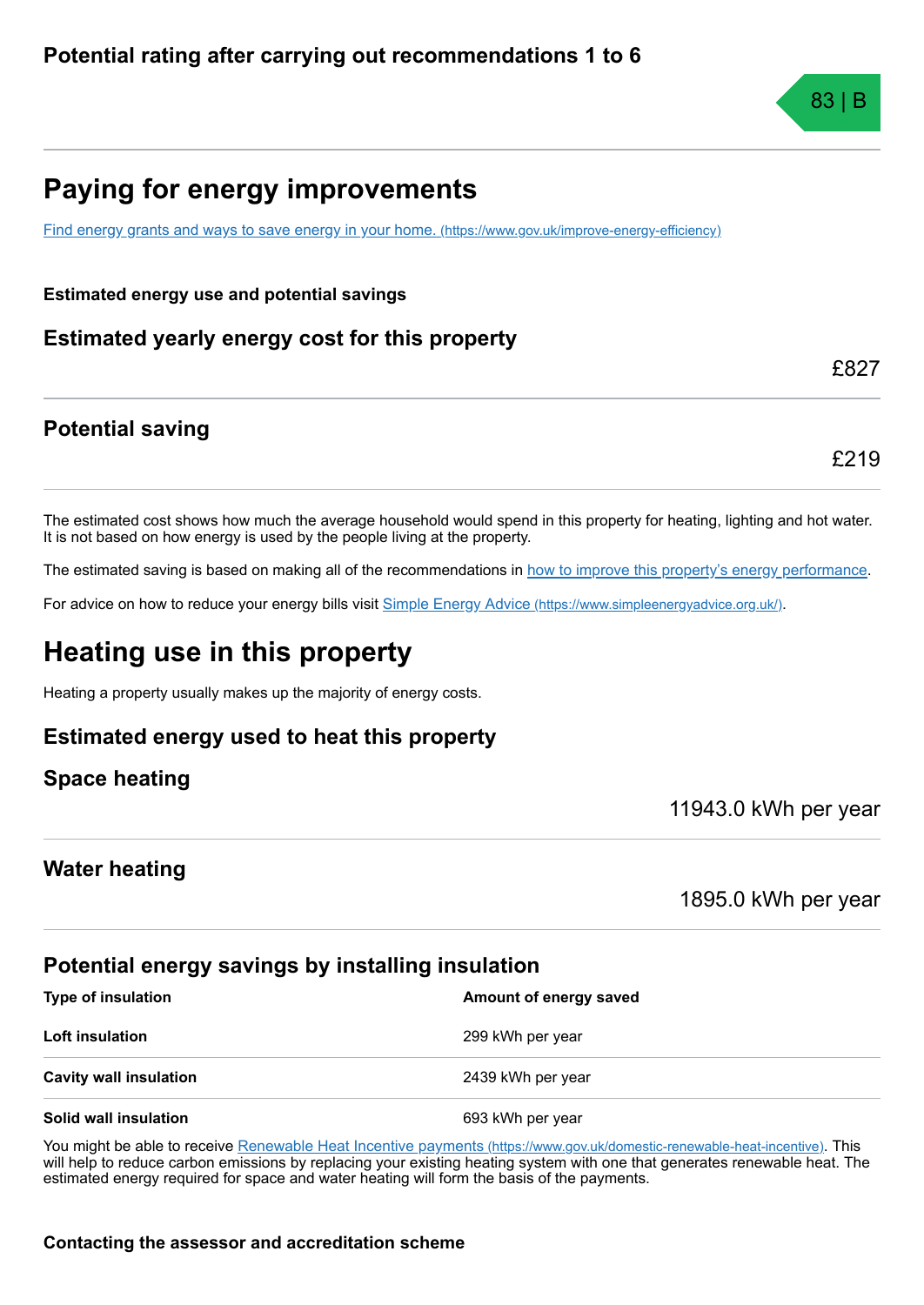This EPC was created by a qualified energy assessor.

If you are unhappy about your property's energy assessment or certificate, you can complain to the assessor directly.

If you are still unhappy after contacting the assessor, you should contact the assessor's accreditation scheme.

Accreditation schemes are appointed by the government to ensure that assessors are qualified to carry out EPC assessments.

# **Assessor contact details**

## **Assessor's name**

Jason Franklin

#### **Telephone**

023 8022 1188

#### **Email**

[legal@franklinallan.co.uk](mailto:legal@franklinallan.co.uk)

## **Accreditation scheme contact details**

**Accreditation scheme** Elmhurst Energy Systems Ltd

## **Assessor ID**

EES/004368

#### **Telephone**

01455 883 250

#### **Email**

[enquiries@elmhurstenergy.co.uk](mailto:enquiries@elmhurstenergy.co.uk)

## **Assessment details**

#### **Assessor's declaration**

Owner or Director of the organisation dealing with the property transaction

#### **Date of assessment**

23 December 2020

**Date of certificate**